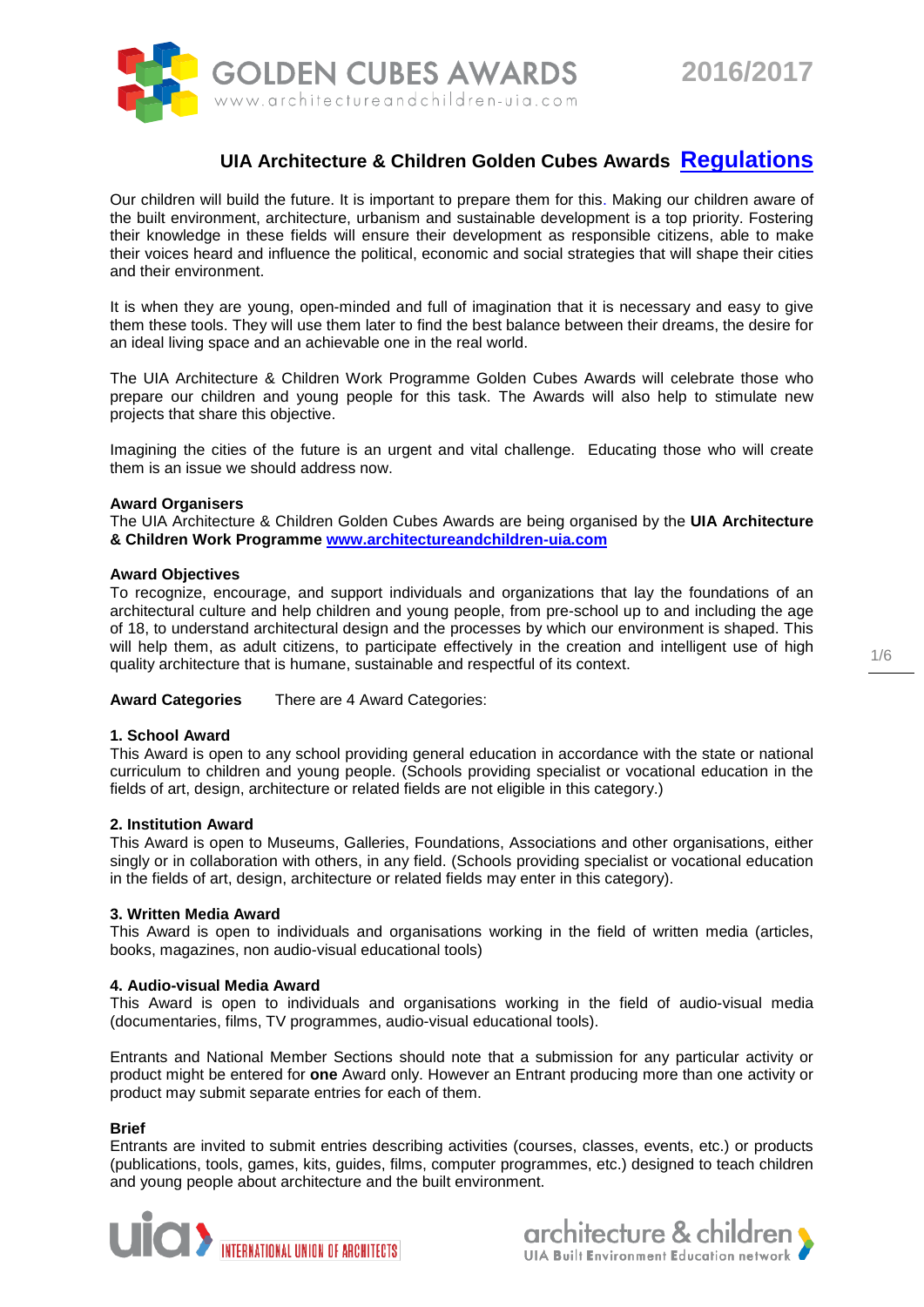



Entries on more general themes - such as design, sustainability, etc. - that do not focus on architecture or the built environment will not be eligible.

**The UIA Architecture & Children Golden Cubes Awards process is not a 'competition' for which Entrants are expected to produce new projects.** Instead they are invited to present submissions relating to an activity which is currently active, or to a product produced, or an event which has taken place, at any time between August 2014 and the submission deadline of 15 March 2017.

# **Award Criteria**

The following issues should be considered by the Entrants in preparing their submissions. Not every criterion must be met and it will be for the jury to decide, on the basis of the overall content and quality of an Entry, whether it is to receive an Award.

- $\blacksquare$  Are the educational objectives what the children will learn and what skills they will acquire clearly stated?
- Does it increase their understanding of architecture?
- Does it support their understanding of social, economic and ecological sustainability?
- Does it encourage sensitivity, creativity or critical thinking?
- $\blacksquare$  Is it fun?
- Does it have the support of the educational authorities or of the community?
- Does it involve collaboration or interdisciplinary partnerships?
- Can it be implemented on a continuing basis?

**Award Process:** The Award Process will have two Phases:

#### **A. National Process**

Each UIA National Member Section participating in the Award will:

- 1. Identify and mandate the professional organisation charged with organising the National Nomination process
- 2. Inform the UIA Architecture & Children Work Programme, in writing, of its participation.
- 3. Promote and publicise the UIA Architecture & Children Golden Cubes Awards on a national scale (National and Regional government, professional, educational, publishing and media organisations) and issue a wide public call for entries.
- 4. Appoint a National Jury
- 5. Select one entry for nomination for each Award (School, Institution, Written Media, Audiovisual Media)
- 6. Send the nominated entries to the UIA
- 7. Issue a press release announcing the national nominated entries.

# **B. International Process**

The UIA Architecture & Children Work Programme will arrange for:

- 1. Evaluation of all of the national nominated Entries
- 2. Selection by the International Awards Jury of one Entry for each Award
- 3. Notification to all National Member Sections of the results
- 4. Presentation of the UIA Architecture and Children Golden Cubes Awards during the 26<sup>th</sup> UIA Congress 'UIA 2017 Seoul' in September 2017
- 5. Publication of the results at international level.



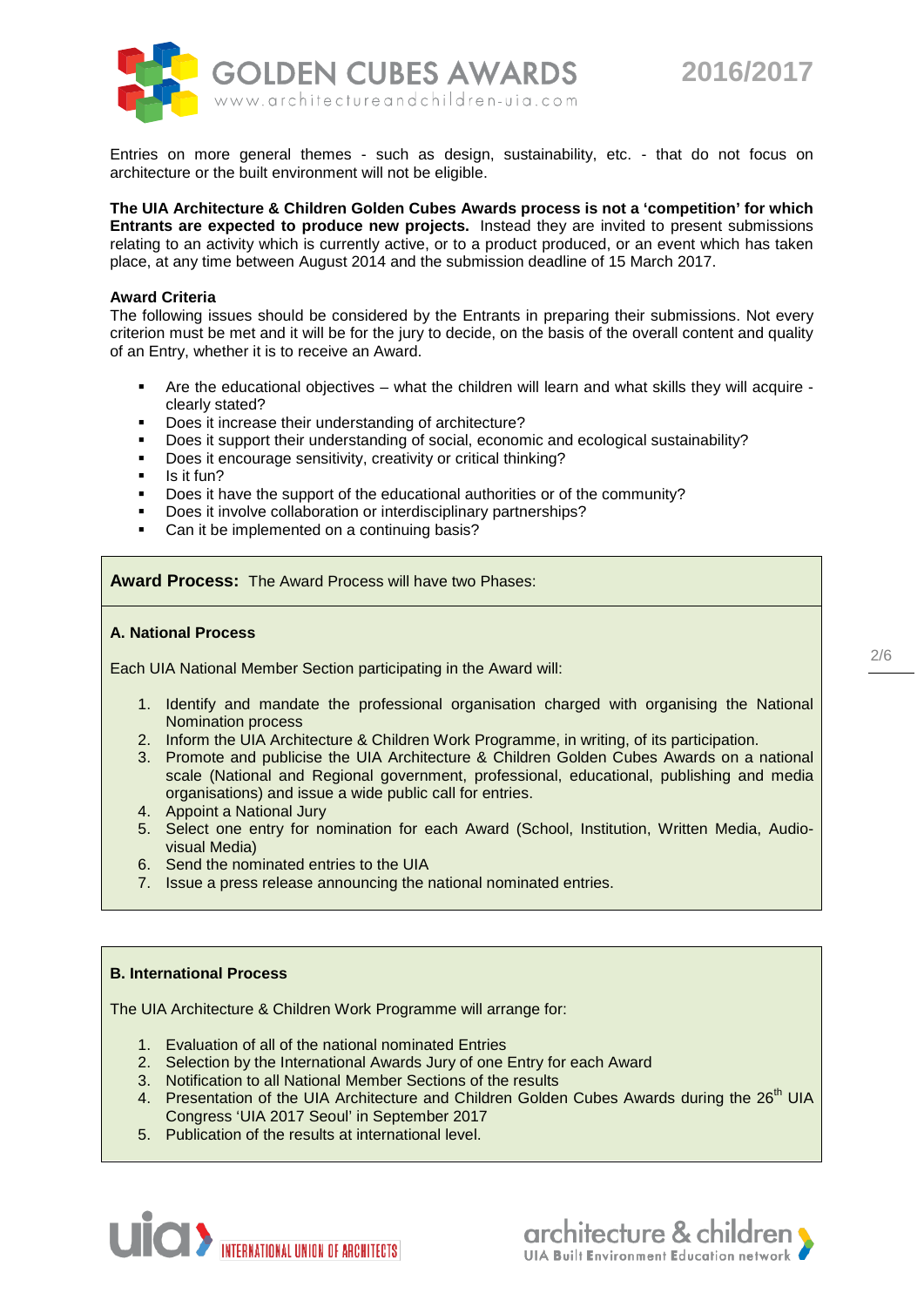

# **Calendar**

| <b>April 2016</b>       |      | Launch                                                          |
|-------------------------|------|-----------------------------------------------------------------|
| April 2016 - March 2017 |      | <b>National Nomination Process</b>                              |
| 1 September 2016        |      | Notify UIA Architecture & Children WP of National participation |
| 1 November 2016         |      | Deadline for submission of questions about the Awards           |
| 1 December 2016         |      | Final FAQ answers issued by International Organizers            |
| 15 March                | 2017 | Deadline for submission of National Nominations to UIA          |
| <b>April</b>            | 2017 | International Awards Jury and Announcement of the winners       |
| <b>September</b>        | 2017 | <b>UIA Congress Seoul / Award ceremony</b>                      |
|                         |      |                                                                 |

# **Phase A. National Process**

The juries for National Nominations will be appointed by the relevant National Member Sections. It is recommended that each National Jury should consist of 5 members (3 architects, 2 non-architects) members and include some architects with experience in interdisciplinary activities and children's education and at least one education and/or media specialist. It is recommended also that the president of the jury be a personality who is well known to the public, as this will attract maximum publicity for the Awards and for the nominated entries.

The National Jury shall select a maximum of **one** Nomination for each award category to be submitted by the Member Section to:

> **UNION INTERNATIONALE DES ARCHITECTES UIA Work Programme Architecture & Children Golden Cubes Award Tour Maine Montparnasse - B.P. 158 33 avenue du Maine 75755 PARIS Cedex 15 – FRANCE**

National Member Sections who decide to run a National Nomination Process are requested to notify the **UIA Architecture & Children Work Programme** at the UIA General Secretariat at the address above, before **1 September 2016.** National Member Sections may collaborate with other national organisations in organising a National Nomination Process. Prizes, if any, in the National Nomination processes are at the discretion of each Member Section.

The organisation of the National Nomination Process and all costs related to it are the responsibility of the Member Section, which organises it.

Nominations for the International Process can be made only by the National Member Section on the official UIA Architecture & Children Golden Cubes Awards **Nomination Form**, which will be available from the UIA BEE Website at [www.architectureandchildren-uia.com](http://www.architectureandchildren-uia.com/) A National Member Section may submit only one Nomination for each Award Category.

Participating National Member Sections are urged to publicise the Awards as extensively as possible at national level, so as to support and encourage individuals and organizations providing Architecture and Children activities. Please note that all references to the Awards should use the full title: **UIA Architecture & Children Golden Cubes Awards.**

# **Phase B. International Process**

The International Awards Jury will be appointed by the UIA Architecture & Children Work Programme and will consist of:

Personality (President of the Jury)

4 UIA Nominated Architects (including Architecture & Children UIA Work Programme members) An education Specialist A media Specialist



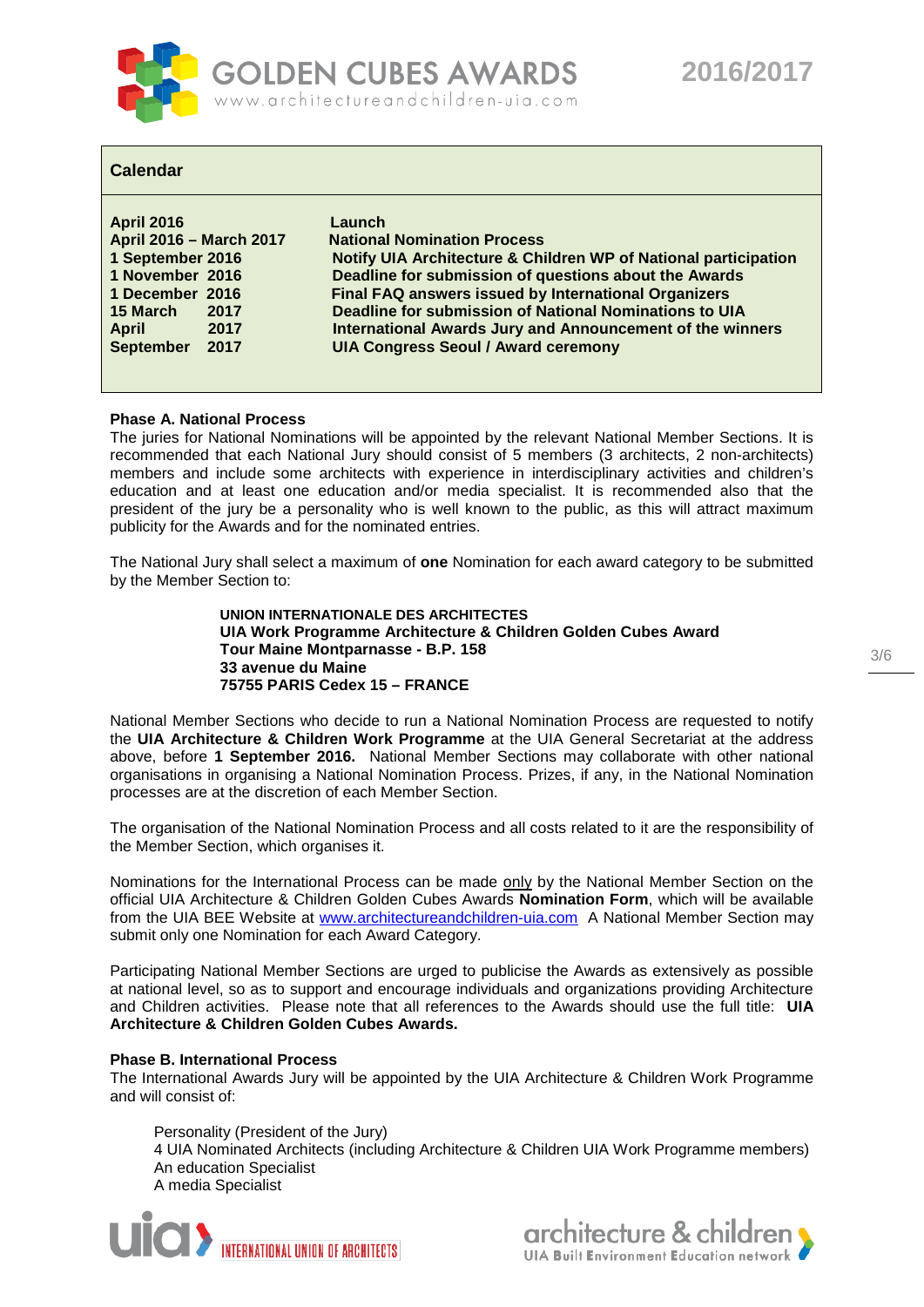

Decisions of the Jury shall be made by majority vote. The President of the Jury has a casting vote and the decision of the Jury shall be final.

The list of Awards and the Jury's report shall be signed by all members of the Jury before they disperse, and a copy shall be sent to the UIA Secretariat.

### **Phase A. National Submissions**

Each Entrant must submit to the national organizers, the following:

- **a.** Official UIA Architecture & Children Golden Cubes Awards **Entry Form**\*
- **b.** One copy of a printed A2 poster on white non-glossy paper (rolled), set out in accordance with the Awards **Template**\*, and containing
- Summary information about the Entrant and the project.
- Verbal description of the project addressing the Awards criteria. The text must be set within the allocated space and in the font type and size (Arial 14) specified in the Awards format.
- Illustrations of the project. The type of illustration will depend on the nature of the project and is at the discretion of the Entrant.
- **c.** 2 copies of a CD containing the A2 poster set out in accordance with the Awards **Template**\* (both in **high resolution** for paper printing in A2 and in **low resolution** for web publication)
- d. A Sample of the original material materials (book, tool, game, film, disc, activity programme, etc.) in the form and language in which it was produced.

Entrants should list on the Poster the names of any collaborators or consultants whose participation is to be acknowledged in any publication or exhibition.

At National level Member Sections may choose to accept entries in hard copy or in CD format.

Any materials not specified in, or not compliant with, the Award Regulations should be excluded by the National Jury before it examines an entry.

Entrants are advised to read *UIA Architecture & Children Golden Cubes Awards: Guidance for National Entrants\** for more information on the presentation of the information in the various documents (Entry Form, Template, etc...)

\**Available from the UIA BEE Website at [www.architectureandchildren-uia.com](http://www.architectureandchildren-uia.com/)*

#### **Phase B. International Nomination Format**

At International Level each Nomination must consist of:

- UIA Architecture & Children Golden Cubes Awards **Nomination Form**\*, completed by the National Member Section, together with, for **each** Nominated Entry:
- Completed by the entrant UIA Architecture & Children Golden Cubes Awards **Entry Form**\*
- 2 copies of a CD containing the A2 poster, set out in accordance with the Awards **Template**\* (both in **high resolution** for paper printing in A2 and in **low resolution** for web publication)
- a paper print of the **A2 poster** on white non-glossy paper (rolled)
- A sample of the original materials (book, tool, game, film, disc, activity programme, etc.) in the form and language in which it was produced.



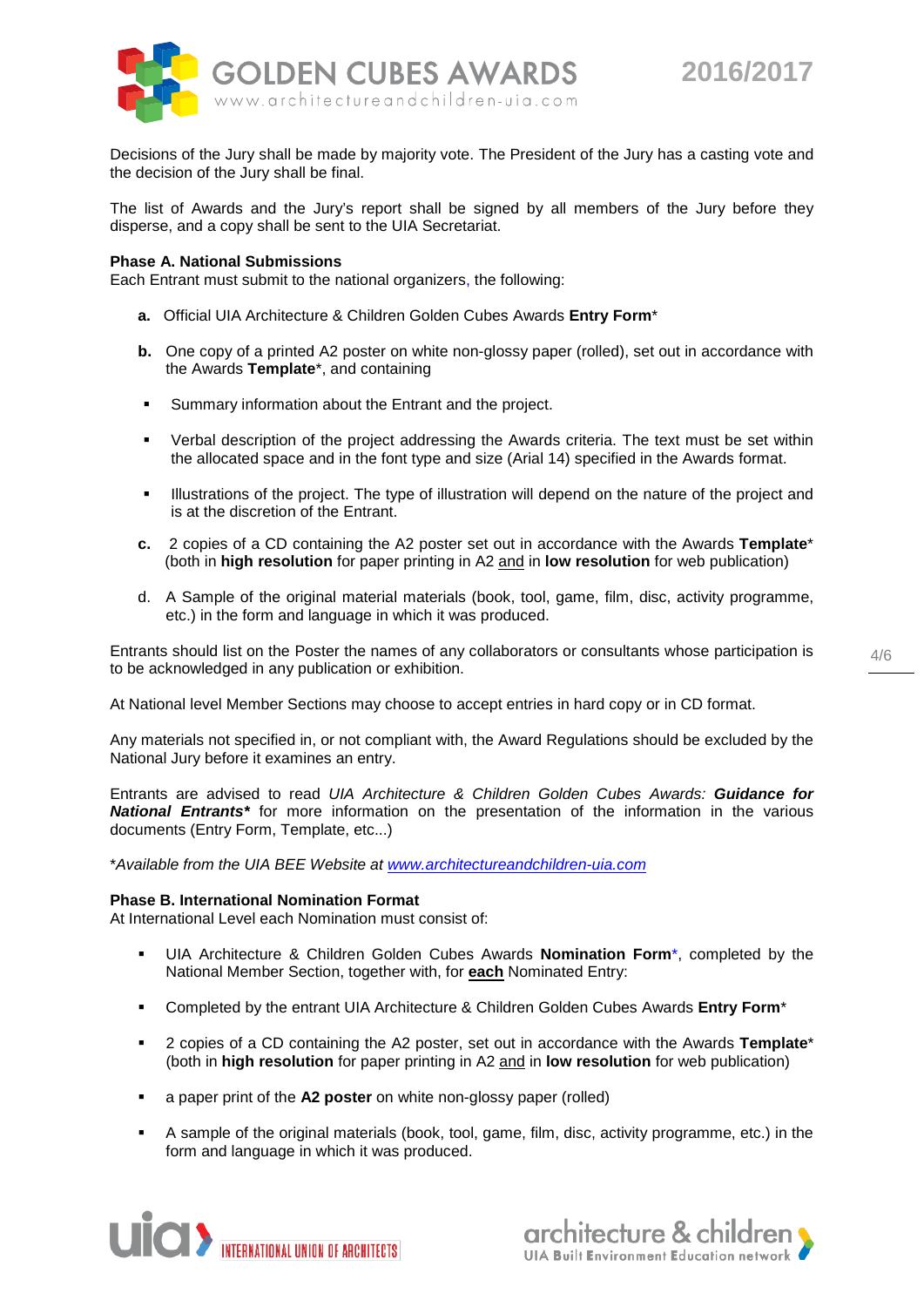



With a view to including entries in the Exhibition and publishing them on the UIA website, all entries must be submitted digitally in both "low" and "high" resolution. Entrants will submit digital files for the poster presented, and for each of the elements of which it is composed (drawings, photographs, text), each one in low and high resolution.

- Low resolution: Each file will not exceed 500 KB/Ko
- High resolution: If the poster has been designed digitally, provide reproducible digital files, at the optimal original resolution. If the poster has been produced "by hand", provide digital files of the scanned elements of a minimum resolution for paper printing an A2 corresponding to the real size.
- **Formats accepted: EPS, PSD, TIFF, JPEG**
- **No** other formats CAO/DAO (DXF, DWG, PLT, etc.) will be accepted.

The Entrant must protect submissions from damage in transit and the organisers are not responsible for any damage to entries. Submissions and/or samples of original materials will not be returned. Entrants are advised to make and keep copies of their entries before submission.

\**Available from the UIA BEE website at [www.architectureandchildren-uia.com](http://www.architectureandchildren-uia.com/)*

# **Submission Languages**

At national level entries may be in the language of the State. The Nomination Form, Entry Forms, CDs and A2 poster for entries Nominated for the International Award must be in English, but should be supported by samples of the original product (publications, tools, games, etc.) in the language of the home State.

# **Assessment**

The assessments shall be carried out in accordance with the requirements of the briefing information and the criteria set out in the Awards regulations.

The Jurors reserve the right not to make any award if, in the opinion of the Jurors, no entry reaches the required standard. The determination of such standard shall be at the sole discretion of the Jury.

# **Award Prize**

The prize for each winner in the International Awards will be an Award Certificate and/or Trophy. Winning and commended entries will be included in the UIA Architecture & Children Work Programme exhibition at the UIA Congress in Seoul September 2017.

# **Awards Ceremony**

Awards will be presented at the 26<sup>th</sup> UIA Congress 'UIA 2017 Seoul' which will take place in Seoul, Korea, from 3rd to 10th September 2017.

#### **Publication of Entries**

Winning and commended entries will be exhibited in the UIA Architecture & Children Work Programme exhibition at the UIA Congress in Seoul and, together with the Jury's Report, will be published on the UIA BEE Website. The results will be published in UIA Newsletters and promoted through the international press and media.

#### **Copyright and Consents**

The official UIA Architecture & Children Golden Cubes Awards Entry Form includes a declaration, to be signed by the Entrant or representative of the Entrant organization, that the project is the work of that individual or organization, that they hold the copyright and that they have obtained all necessary consents to its submission for the Award under the terms and conditions of the Award Regulations, **Failure to sign the Entry Form incorporating this declaration will exclude the Entrant from the Awards scheme.**